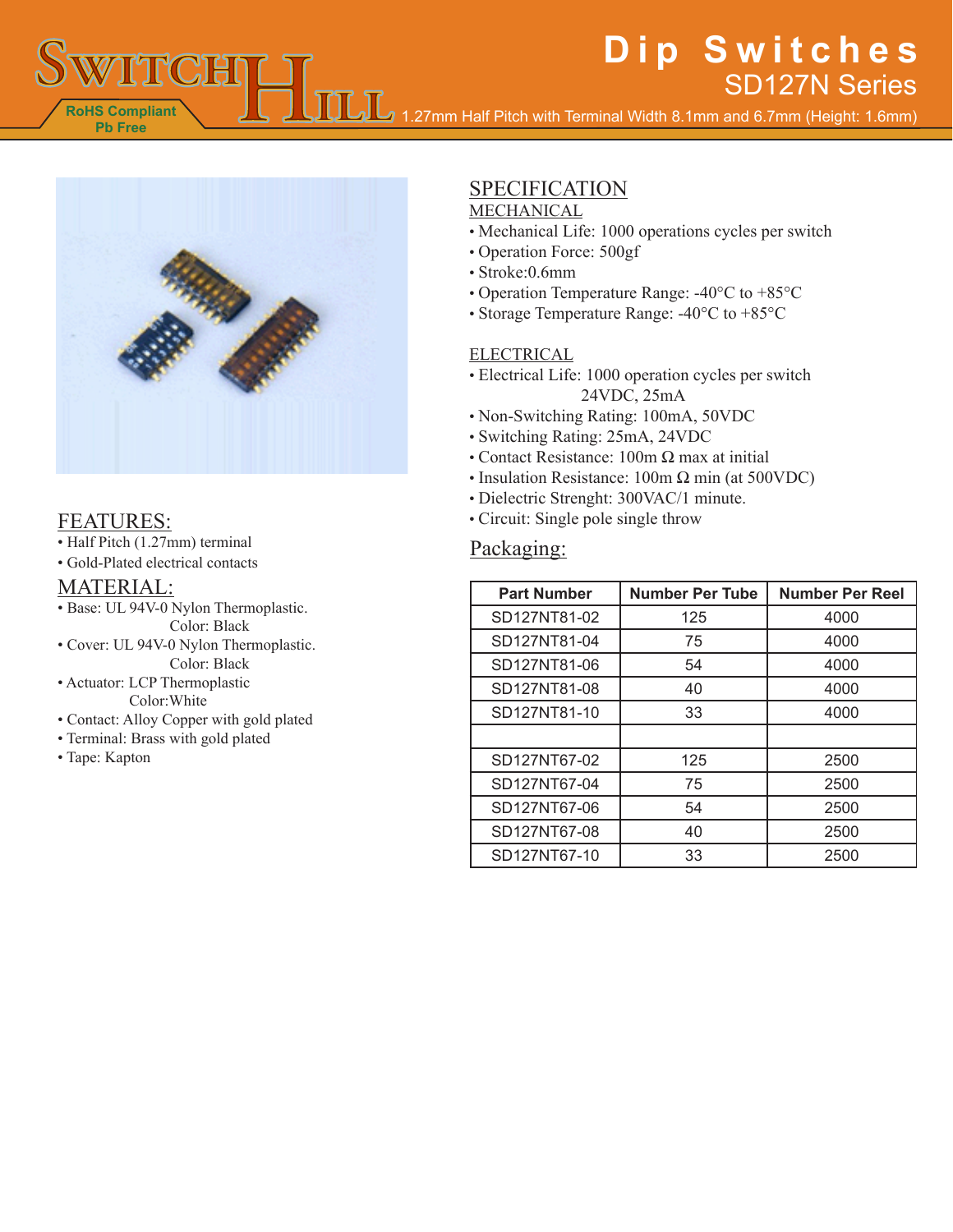SD127N Series 1.27mm Half Pitch with Terminal Width 8.1mm and 6.7mm (Height: 1.6mm)

**Dip Switches**

## SD127NT81 ( Terminal Width 8.1mm)

**RoHS Compliant Pb Free**